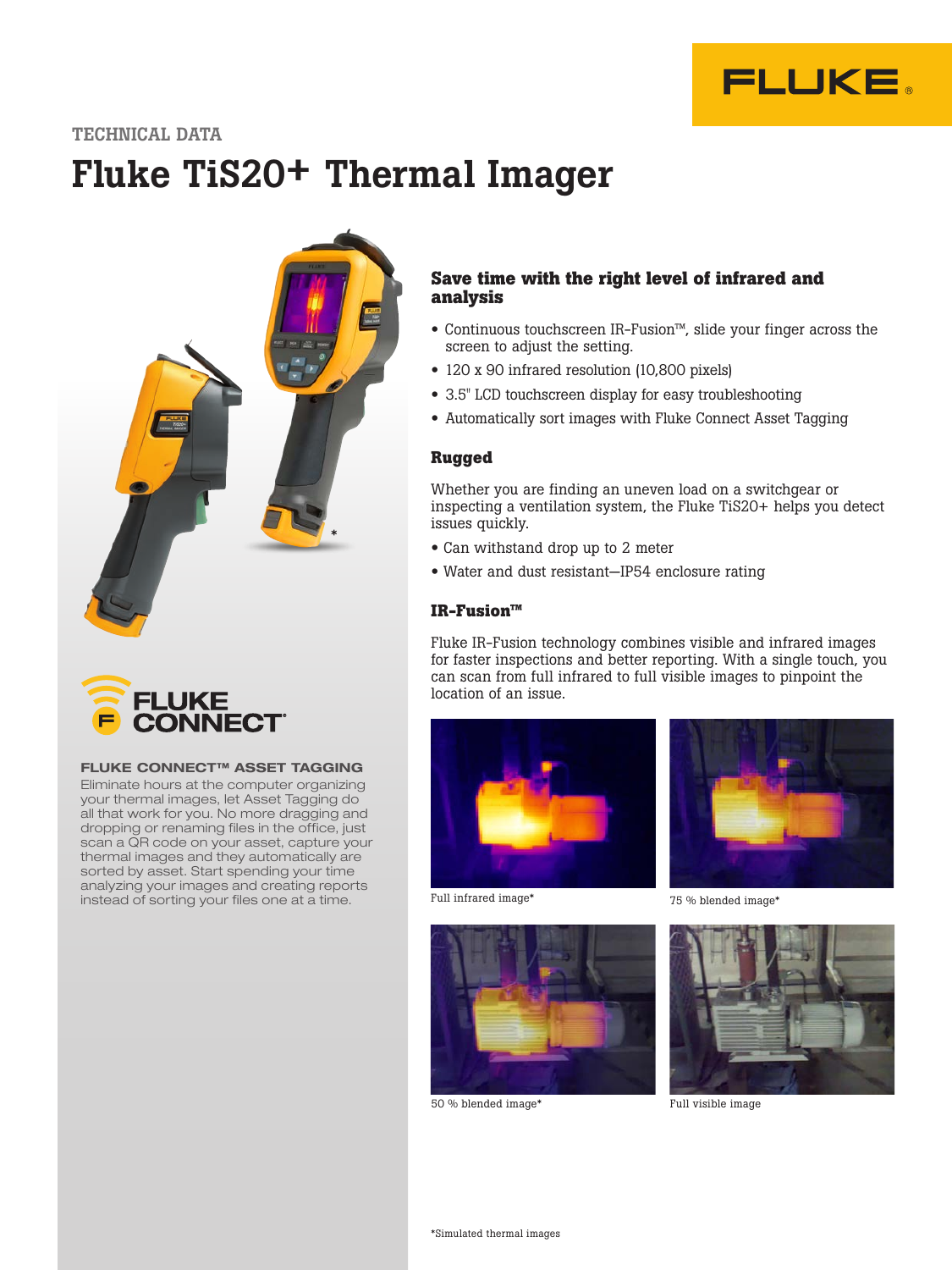

## **Specifications**

| <b>Key features</b>                                          | <b>TiS20+</b>                                                                                                                                                                                                         |
|--------------------------------------------------------------|-----------------------------------------------------------------------------------------------------------------------------------------------------------------------------------------------------------------------|
| Infrared resolution                                          | 120 x 90 (10,800 pixels)                                                                                                                                                                                              |
| IFOV (spatial resolution)                                    | 7.6 mRad, D:S 130:1                                                                                                                                                                                                   |
| Field of view                                                | 50° H x 38° V                                                                                                                                                                                                         |
| Minimum focus distance                                       | 50cm (20 inches)                                                                                                                                                                                                      |
| Focus system                                                 | Fixed focus                                                                                                                                                                                                           |
| Data transfer                                                | Mini USB used to transfer image to PC                                                                                                                                                                                 |
| Wireless connectivity                                        | Yes, $(802.11 b/g/n (2.4 GHz))$                                                                                                                                                                                       |
| Fluke Connect instant upload                                 | Yes, connect your camera to your building's WiFi network $(802.11 b/g/n)$ (2.4<br>GHz)), and images taken automatically upload to the Fluke Connect system or<br>your local server for storage and viewing on your PC |
| <b>Image quality</b>                                         |                                                                                                                                                                                                                       |
| Level and span                                               | Smooth auto and manual scaling                                                                                                                                                                                        |
| IR-Fusion technology                                         | AutoBlend continuous 0 % to 100 %. Adds the context of the visible details to<br>your infrared image                                                                                                                  |
| Display                                                      | 3.5" LCD touchscreen (landscape)                                                                                                                                                                                      |
| Display resolution                                           | 320 x 240 LCD                                                                                                                                                                                                         |
| Thermal sensitivity (NETD)                                   | 60 mK                                                                                                                                                                                                                 |
| Frame rate                                                   | 9 <sub>Hz</sub>                                                                                                                                                                                                       |
| Data storage and image capture                               |                                                                                                                                                                                                                       |
| Memory                                                       | Internal 4GB memory (includes slot for optional micro SD card up to 32GB)                                                                                                                                             |
| Image capture, review, save mechanism                        | One-handed image capture, review, and save capability                                                                                                                                                                 |
| Image file formats                                           | Non-radiometric (jpeg), or fully radiometric (.is2); no analysis software<br>required for non-radiometric (jpeg) files                                                                                                |
| Software                                                     | Fluke Connect desktop software-full analysis and reporting software with<br>access to the Fluke Connect system                                                                                                        |
| Export file formats with software                            | .bmp, .dib, .jpg, .tif, .tiff                                                                                                                                                                                         |
| <b>Battery</b>                                               |                                                                                                                                                                                                                       |
| Batteries (field-replaceable, rechargable)                   | Lithium ion smart battery pack with five-segment LED display<br>to show charge level                                                                                                                                  |
| <b>Battery</b> life                                          | $\geq$ 5 hours continuous (without WiFi)                                                                                                                                                                              |
| Battery charging time                                        | 2.5 hours to full charge                                                                                                                                                                                              |
| Battery charging system                                      | In-imager charging. Optional 12 V automotive charging adapter                                                                                                                                                         |
| AC operation                                                 | AC operation with included power supply (100 V AC to 240 V AC,<br>50/60 Hz)                                                                                                                                           |
| Power saving                                                 | Automatic Shutdown: 5, 10, 15 and 20 minutes or never                                                                                                                                                                 |
| <b>Temperature measurement</b>                               |                                                                                                                                                                                                                       |
| Temperature measurement range<br>(not calibrated below 0 °C) | -20 °C to 150 °C (-4°F to 302°F)                                                                                                                                                                                      |
| Accuracy                                                     | Target temp at or over 0 °C: Accuracy: $\pm$ 2 °C or $\pm$ 2 % at 25 °C,<br>whichever is the greater.                                                                                                                 |
| On-screen emissivity correction                              | Yes, material table                                                                                                                                                                                                   |
| On-screen reflected background temperature<br>compensation   | Yes                                                                                                                                                                                                                   |
| Center-point temperature                                     | Yes                                                                                                                                                                                                                   |
| Spot temperature                                             | Hot and cold spot markers                                                                                                                                                                                             |